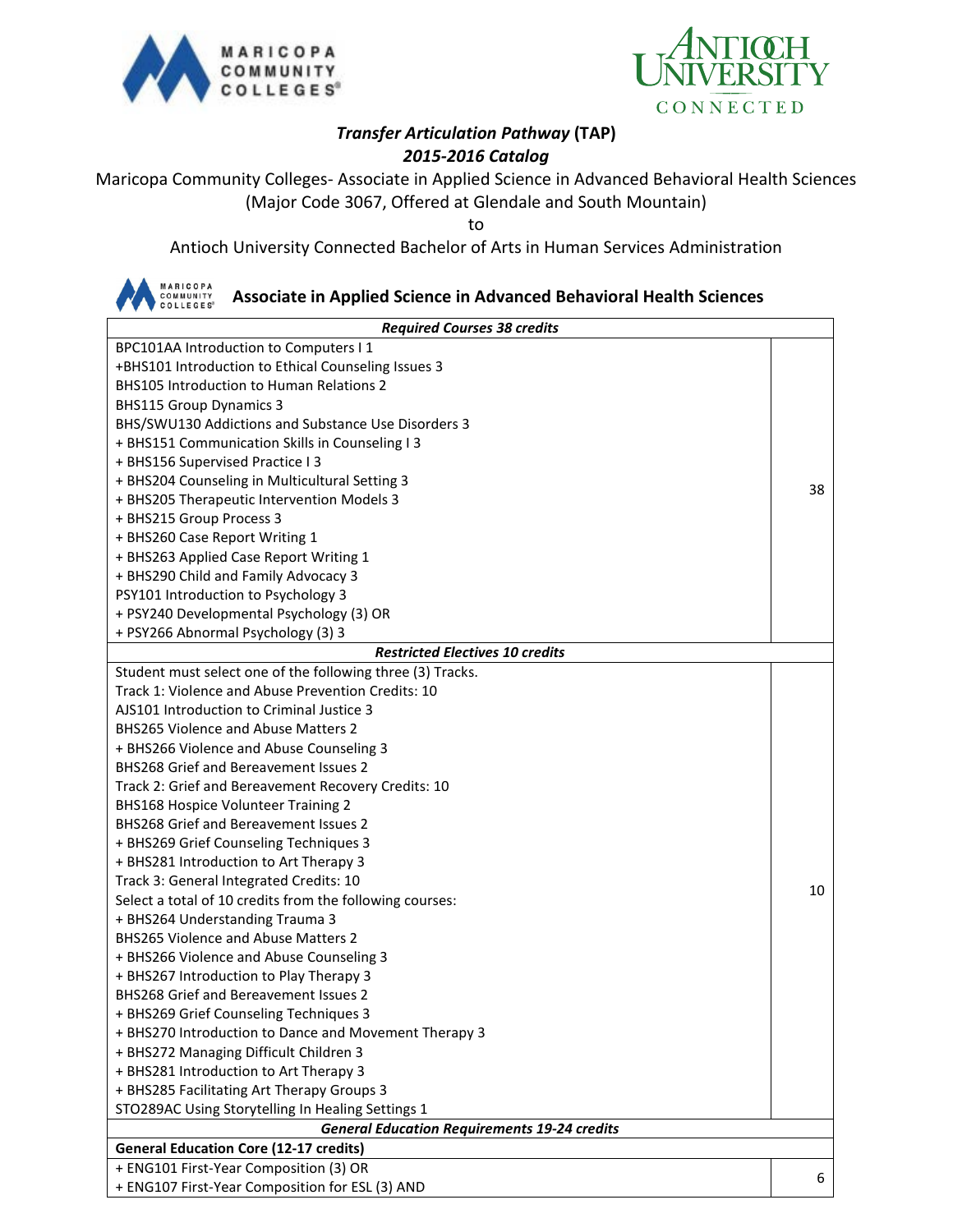| Total:                                                                                  | 67-72   |  |  |
|-----------------------------------------------------------------------------------------|---------|--|--|
| Any approved course general education course from Natural Sciences area.#               | 4       |  |  |
| Any approved general education course from the Humanities, Design and Fine Arts area. 3 | 3       |  |  |
| <b>General Education Distribution (7 credits)</b>                                       |         |  |  |
| Any approved general education course from the Mathematics area 3-5.#                   | $3 - 5$ |  |  |
| Equivalent as indicated by assessment 0-3                                               |         |  |  |
| +CRE101 College Critical Reading (3) OR                                                 | $0 - 3$ |  |  |
| COM230 Small Group Communication (3) 3                                                  |         |  |  |
| COM110 Interpersonal Communication (3) OR                                               |         |  |  |
| COM100AC Introduction to Human Communication Part III (1) OR                            | 3       |  |  |
| COM100AB Introduction to Human Communication Part II (1) AND                            |         |  |  |
| COM100AA Introduction to Human Communication Part I (1) AND                             |         |  |  |
| COM100 Introduction to Human Communication (3) OR                                       |         |  |  |
| + ENG108 First-Year Composition for ESL (3) 6                                           |         |  |  |
| + ENG102 First-Year Composition (3) OR                                                  |         |  |  |
|                                                                                         |         |  |  |

*\*Courses accepted for transfer to AUC must be graded C or better.*

 *+ Indicates course has prerequisites and/or corequisites*

*#Select from general education course list:<https://asa.maricopa.edu/sites/default/files/15-16-AAS-GE.pdf>*